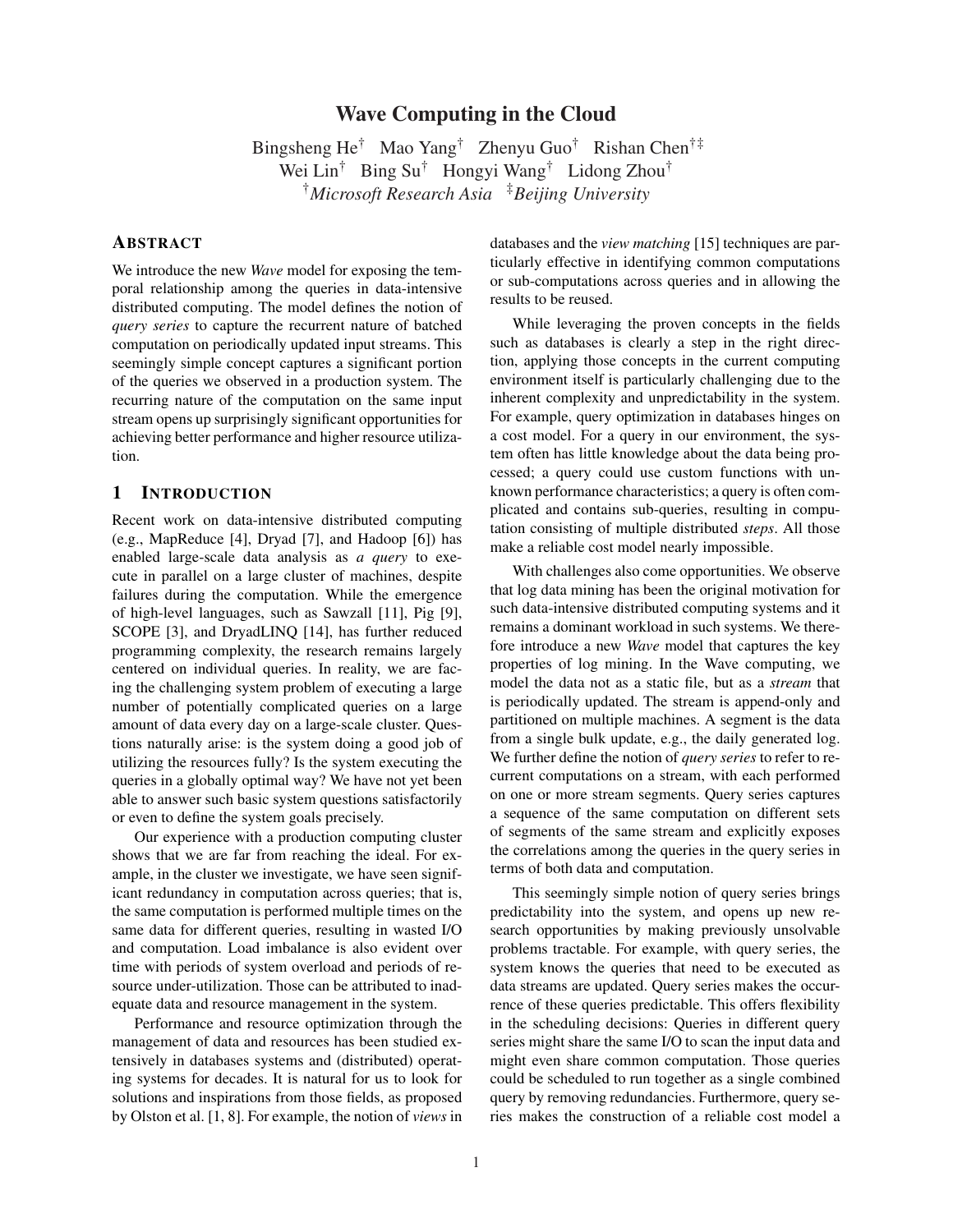possibility by leveraging the knowledge of data and computation from the executions of the previous queries in the same query series. Data distribution within a stream tends not to change when the stream grows over time. Knowledge about the data collected from the executions of the early queries in a query series could provide excellent hints for the distribution of the data in the stream and allow later queries to be optimized accordingly. Previous executions in the same query series could help predict the cost of custom functions used in the recurring computation, as well as the cost of computation in each individual step.

Organization. The remainder of this paper is organized as follows. To exemplify the problems and opportunities in the current systems and to justify the Wave computing model, Section 2 presents the preliminary results on a query trace in a production cluster. We then outline the research directions for enabling Wave computing in Section 3. Finally, we present the concluding remarks in Section 4.

# 2 WAVES IN THE CLOUD: PRELIMINARY **STUDIES**

To confirm the problems and the opportunities, as well as the dominance of the Wave-like patterns in the current system, we studied a query trace obtained from a production cluster. The queries are written in SCOPE [3], a declarative scripting language designed for massive data analysis. The query trace stores the basic information related to the execution of each query in the system, including the query itself, the submission time, the query plan, the performance statistics, such as I/O of each step in the query plan, and the completion status. The trace contains nearly 20 thousands of successfully executed queries, taking a total of 29 millions of machine hours. These queries are on around 140 data streams stored in a reliable append-only distributed file system.

Redundancy. We first studied the redundant operations across queries in the query trace. Specifically, we identified two kinds of redundant operations: input data scans and common sub-query computation.

Redundant I/O for scanning the input files are common in the cluster. For all the query executions in the trace, the I/O of scanning the input files contributes to about 66% of the total I/O. The total size of the input files is about 33% of the total I/O. Thus, the redundant I/O on scanning the input files contributes to around 33% of the total I/O, causing significant waste in the disk bandwidth. The most frequently accessed input stream is accessed more than 200 times on average per day.

Figure 1 illustrates the submission day and the input data window of three sample query series on the same stream in August. Query series 2 and 3 have recurring computation on a per-day data window, and the inputs of queries in query series 1 overlap. Comparing the submission days of different queries with the same input data window, we find that these queries are sometimes submitted on the same day, and others on different days, which results in redundant I/O scans. Examples are highlighted in Circle A.

Redundant computation on common sub-queries is also significant. A query execution is divided into multiple *steps*. We sort all the queries in the trace into a sequence based on the query submission time. A step *s* is defined to have a *match* if there exists a step *s'* of a previous query in the sequence, where *s* and *s'* have the same input and a common computation. Each step with a match is redundant computation because the same computation has been performed on the same data previously. We consider all the successful queries and find that 30% of the steps have a match. In Figure 1, since queries in query series 1 have common computation on the overlapping input windows, there is often redundant computation among them, as highlighted in Circle B.

Load Imbalance. Our next step is to study the temporal distribution of the workload in the production cluster. Figure 2 shows the normalized total machine time for all query executions per day in August. The total machine time fluctuates with a certain pattern: the total machine time in weekdays is on average 50% higher than that in weekends. The temporal load imbalance results in resource utilization problems including contention and under-utilization. In Figure 1, comparing the submission day and the input data window of each query, we find that their submission day is not aligned with the data window. One example is highlighted using Circle C. Some daily queries for the data in those three days are delayed due to a weekend. This results in the load imbalance that we have seen in Figure 2.

Success Rate vs. Window Size. We further observed that the success rate of query executions is affected by the input window size. The window size<sup>1</sup> of a query is defined to be the size of the time-window of the query's input on the stream. Table 1 shows the success rate of query executions categorized in their window sizes. As the window size increases, the input data size becomes large, and the query execution is more likely to fail, often due to resource contentions or exhaustion. This is also consistent with the findings in a previous study [11]. Due to the lower success rate, the queries with large input windows tend to reduce the effective resource utilization significantly.

Waves in the Cloud. We studied the recurring com-

<sup>1</sup>Theoretically, the input of a query such as the one consisting of a join operation can have multiple streams with different time windows. In practice, the input streams of most queries align to the same time window.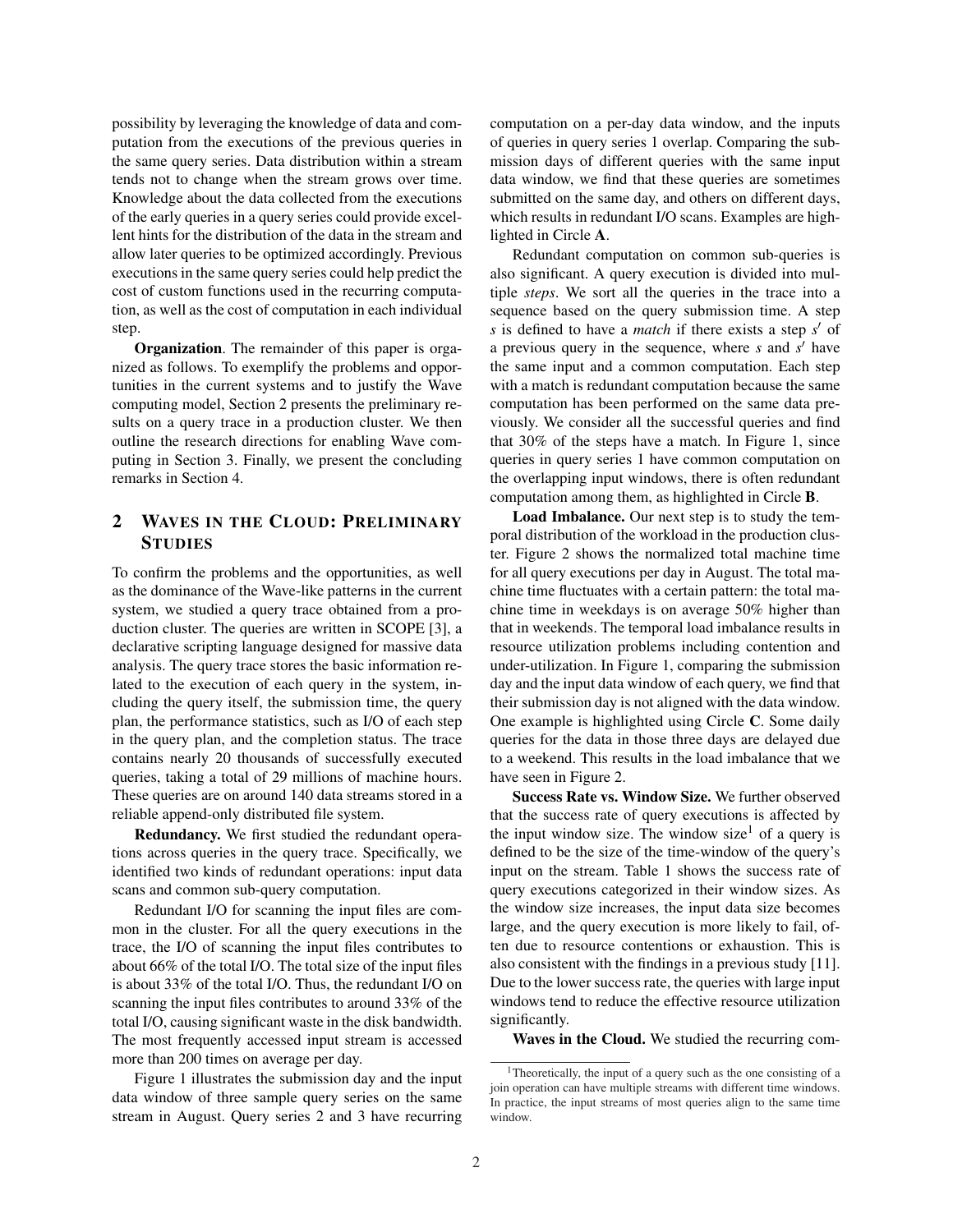

Figure 1: Sample query series on the same stream



Figure 2: Daily total machine time

putation in the query trace to look for the Wave pattern. We looked at around 20 thousand queries that were successfully executed. These queries can be categorized into around 1100 query series. Over 95% of the query series have at least two queries. Over 74% of the query series are performed on the per-day input data window, and over 14% on the per-month input data window. There are in total 143 streams accessed around 40 thousand times. The top ten accessed streams have around 75% of the total number of accesses. The update is appended to the stream daily or when the update reaches a predefined threshold in terms of size. Thus, in the query trace, recurring computation is common and a small number of streams are frequently accessed. The Wave model therefore matches well with the computation needs of the production cluster.

Table 1: Success rate of queries with different window sizes

| Window         | one | one  | one | one           | S1X         | one |
|----------------|-----|------|-----|---------------|-------------|-----|
| size           | dav | week |     | month quarter | months vear |     |
| <b>Success</b> | 90% | 78%  | 75% | 58%           | 52%         | 6%  |
| rate           |     |      |     |               |             |     |



Figure 3: Normalized input and output data sizes for query series 2

Predictability. We further validated the similarities among the executions of the queries in the same query series. Figure 3 shows the normalized input and output data sizes, and the normalized total machine time of the queries in query series 2 of Figure 1. We normalize the value according to the maximum value of its kind during the period. For each query, the output data is obtained through applying the same set of filters on the input data. The output data size is clearly correlated with the input data size, thereby providing excellent hints on the filtering ratio of the filters. Furthermore, the total machine time is also well correlated to the input data size. These results show promises in predicting the behavior of the executions of later queries in a query series from the previous ones.

### 3 WAVES OF OPPORTUNITIES

The Wave model opens up potential opportunities, but research challenges remain on how to turn those opportunities into better data-intensive distributed systems. We look at how the system can enable predictions, leverage the predictions in a variety of optimizations, and discuss their implications on the current systems.

#### 3.1 Enabling predictions

When executing a query in a query series, the defining characteristics of the execution are captured and stored for prediction purposes. The characteristics fall into the following categories: (a) the input and output data characteristics including sizes and distribution, (b) the computation complexity of the operation such as the custom function, and (c) the cluster execution environment such as the network topology and computation resource configuration. The system collects statistics on the first two kinds of factors for each execution, and stores the statistics of the cloud environment as constants. All these statistics are stored in a *catalog*. Because the predictions are used to decide between the different options of executing the queries, transient behaviors such as failures during the execution are not captured or modeled for the prediction.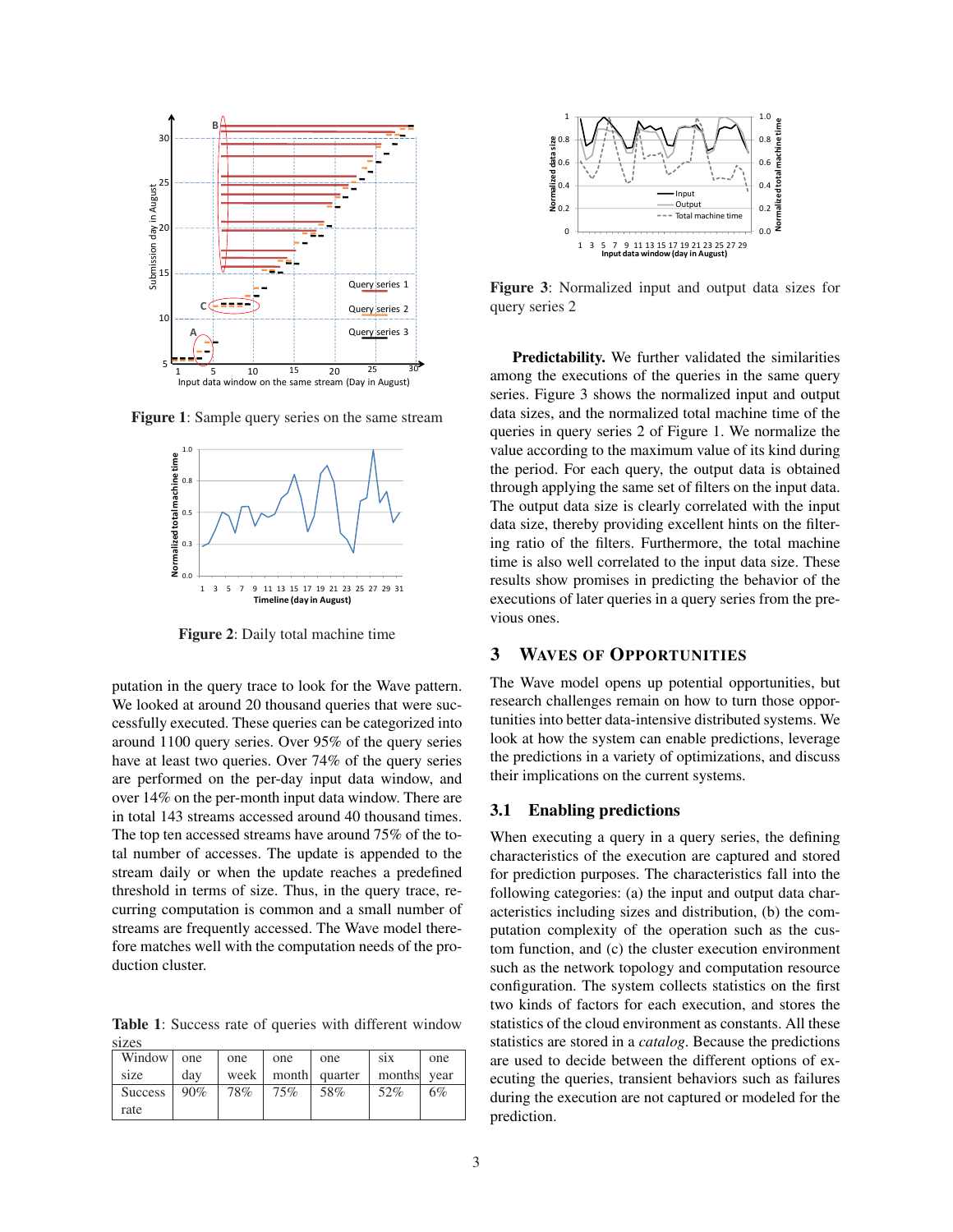Data distribution of the stream tends to be important in a variety of optimization decisions, especially considering that the stream will be processed many times. It is sometimes advantageous to piggyback the collection of the extra statistics of the stream into the execution of an earlier query in a query series.

Collecting the data is the easy part; the challenge is to formulate a model for the execution behavior of the operation, which involves modeling the network, the distributed storage system, and other components in the cluster, as well as the behavior of the individual steps in the query. The benefit of the Wave model is that recurring execution can provide the knowledge of the query execution behavior and data properties on the same computation and the same data stream.

The key is to identify the characteristics that remain largely unchanged across the queries in the same query series and reuse those in the prediction for the later queries in the same query series. Such stable characteristics help model the cost of query processing based on the previous executions of the query series. Previous work on cost modeling in databases, both those using an analytical model [10] and those using a machine learning approach [5], could provide useful insights, even though the Wave model has simplified the problem and made possible more accurate predictions.

#### 3.2 Wave optimizations

The Wave model enables a set of optimizations and provides predictions that help the system make the appropriate choices.

Shared Scan and Computation. Queries from a set of different query series might be reading from the same input stream segments at the same schedule or even contain common computation on the same data segments. Because the occurrences of those queries are known in advance in the Wave model, those queries can be folded into a single large query with a single scan on the input and without redundant computations in the sub-queries. Identifying opportunities for shared scans is often straightforward as the input stream segments for each query are precisely specified and can be matched easily. (Note that, with the Wave model, the system no longer needs to build a stochastic model as proposed by Agrawal et al. [1].) Research in databases, such as those on incremental computation [12] and on view matching [15], can help discover common sub-queries.

Query Decomposition. A query might be decomposed into a series of smaller queries each on a subset of input stream segments, followed by a final step of aggregating the results of the smaller queries to obtain the final result. Not all queries can be decomposed easily without significantly increasing the overall complexity of the execution, but many queries, such as computing the histogram, can. Often, the decomposability can be decided based on the properties of the operators and the custom functions used in a query. For those that can be decomposed, query decomposition could be beneficial in the following three ways.

- Query decomposition might help uncover more opportunities for shared scan and computation. For example, if the decomposition makes all queries on the same stream process the data on aligned daily windows, there would clearly be more opportunities for sharing among the queries.
- Query decomposition can alleviate the load imbalance. For example, for a query operating on a data window of a month, it can be decomposed to a series of daily queries, followed by a final aggregation query for the final result. The load of that query is therefore no longer concentrated at the end of the month, but spread over the duration of the month.
- Query decomposition can potentially help improve the success rate of the queries by reducing the size of each individual query, as indicated in Table 1. Further investigation is needed to understand the detailed root causes of the query failures and to assess whether decomposition truly helps.

Query Planning. A query can be executed in a variety of ways; query planning aims at finding the optimal way to execute a query. This is a traditional database problem. In our distributed execution environment, another dimension of choices are available; for example, in terms of the number of servers to use in each step of the computation and the locations of those servers. The consideration of the opportunities for shared scan/computation and for decomposition further complicates the process. That said, the predictability offered by the Wave model can potentially allow the system to zoom in on a small set of choices rather quickly. And the system can converge to the optimal query plan as more and more queries get executed in the same query series.

Query Scheduling. With multiple queries to be executed, the system must schedule the queries for best performance in terms of resource utilization and query completion time. Overall, the predictions from the Wave model can potentially lead to better schedules. Besides the traditional considerations such as priorities and query dependencies, the Wave model offers new options and challenges.

In order to exploit shared scan and computation, the system tends to bundle a number of queries from different query series together for better resource utilization. This is not without drawbacks. The resulting *jumboquery* after bundling tends to exacerbate the load imbalance in the system. The scheduling mechanism should